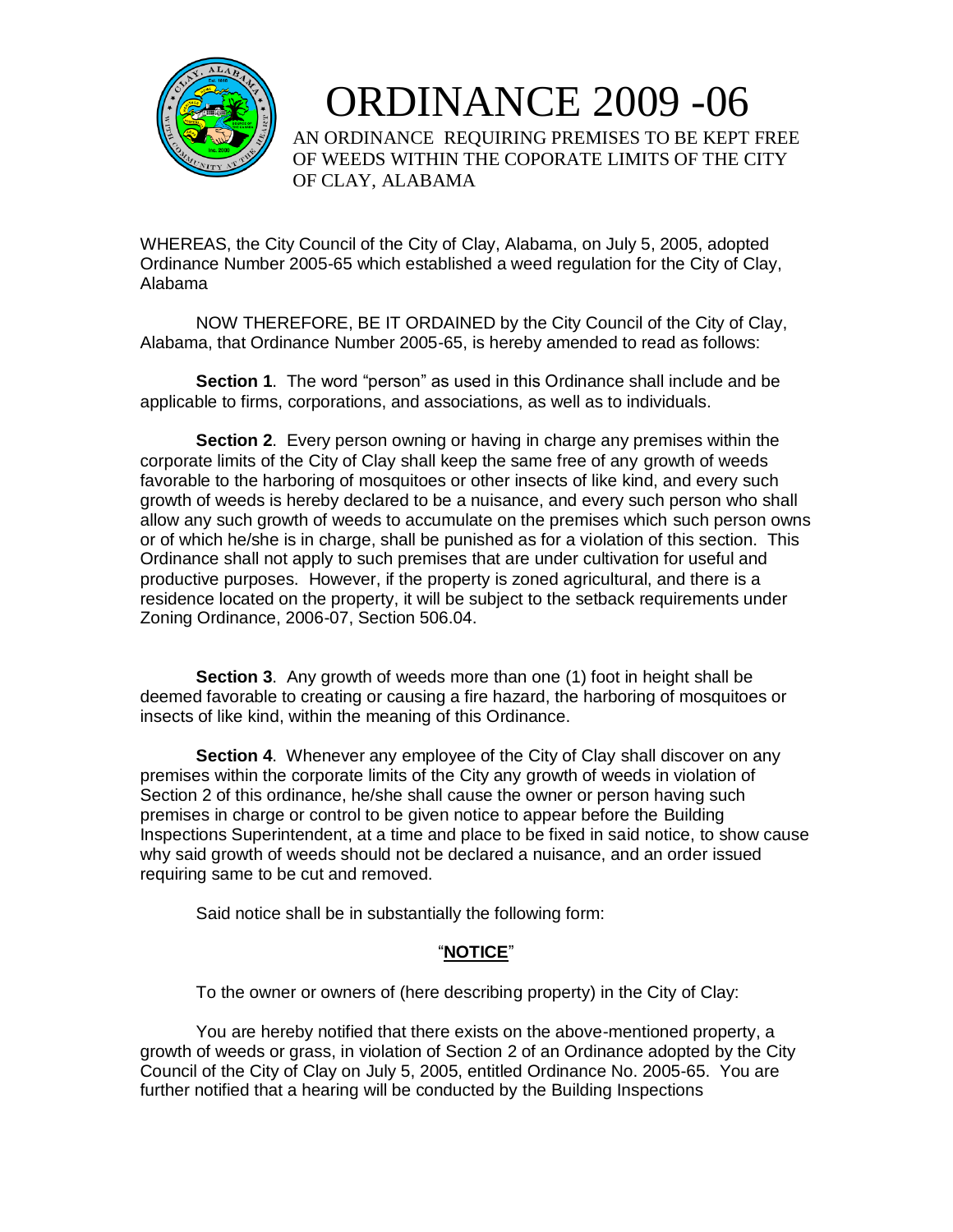

ORDINANCE 2009 -06 AN ORDINANCE REQUIRING PREMISES TO BE KEPT FREE OF WEEDS WITHIN THE COPORATE LIMITS OF THE CITY OF CLAY, ALABAMA **(PAGE 2)**

Superintendent, at \_\_\_\_\_\_\_\_\_ o'clock \_\_\_\_\_\_\_\_.m on the \_\_\_\_\_\_\_\_ day of **Example 2**, 2, at which time and place you are directed to appear and show cause why the existence of said growth of weeds should not be declared a nuisance and an directive issued requiring the same to be cut and removed.

Should the violator believe that the finding of the Building Inspections Superintendent's ruling is not in accordance with the Ordinance, the violator may petition the Mayor and City Council to appeal the Building Inspections Superintendent's findings.

You are hereby further notified that if said growth is not removed within five (5) days after same has been ordered cut and removed, the City will enter upon said premises and will have the same cut and removed at your cost and expense, and will certify the cost and expense, and will assess the cost against you and the above-described property, and that the said expense will constitute a lien on said property if cost and expenses are not paid in full within thirty (30) days.

Dated this day of the control of the control of the control of the control of the control of the control of the control of the control of the control of the control of the control of the control of the control of the contr

City of Clay

 $\mathsf{By:}$ 

If said premises are in charge or control of a person other than the owner, then the notice aforesaid shall be addressed to such person, if that person can be identified and located for service of the notice. If the person in control cannot be located and served with notice, then notice will be given to the owner of the property, even in the event that the owner shall be a corporation or financial institution.

**Section 5**. The notice provided for in the foregoing section shall be served upon the owner of said property (or the person having same in charge or control, as the case may be), if he/she is known and can be found within the City or its police jurisdiction, but if such person is not known or cannot be found within the City or its police jurisdiction, service of said notice shall be effected by posting one (1) copy thereof on the premises where said growth of weeds is found to exist, and the notice, as herein provided for, shall be served or posted, as the case may be, at least five (5) days before the date fixed for hearing before the Building Inspections Superintendent.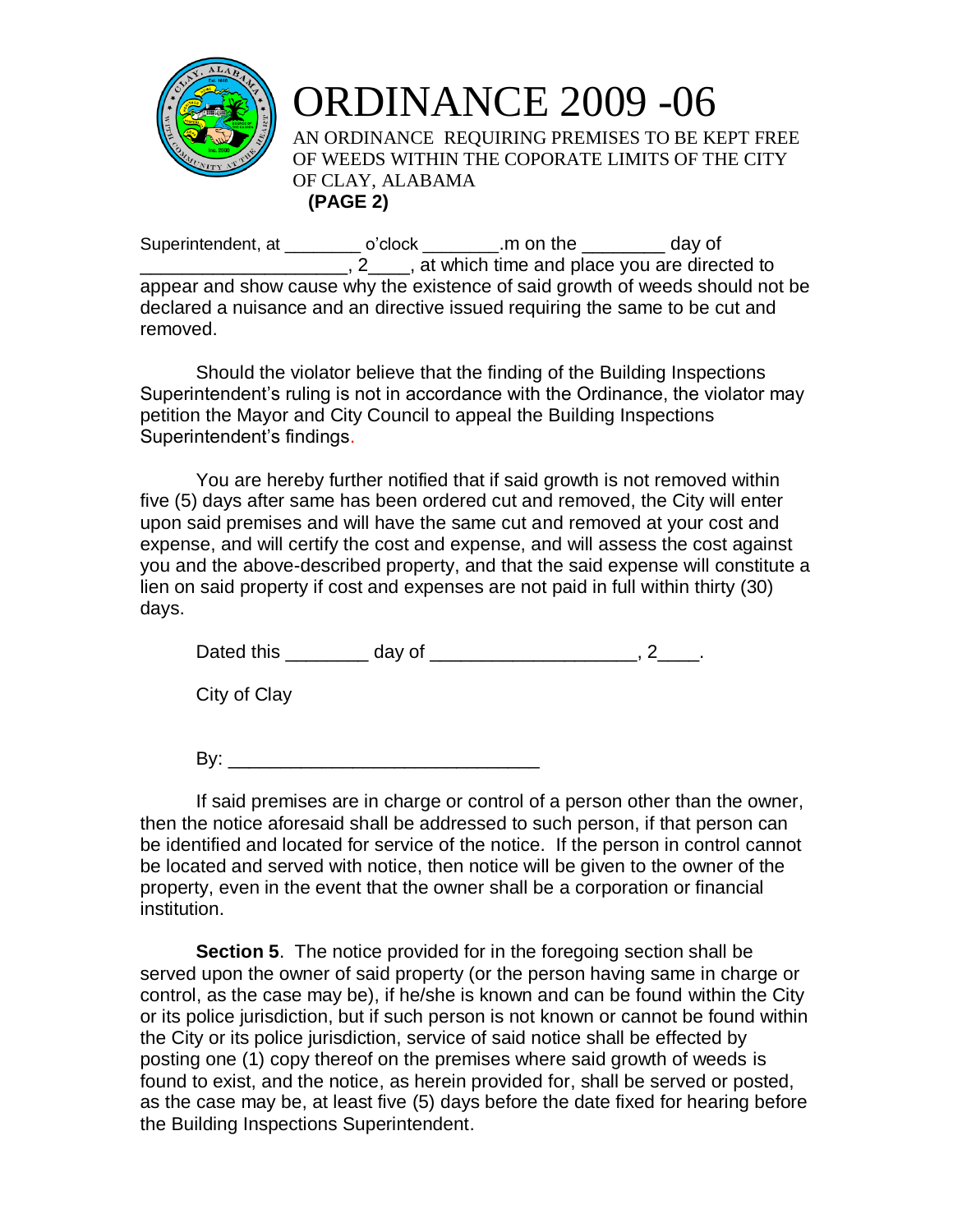

## ORDINANCE 2009 -06

AN ORDINANCE REQUIRING PREMISES TO BE KEPT FREE OF WEEDS WITHIN THE COPORATE LIMITS OF THE CITY OF CLAY, ALABAMA **(PAGE 3)**

**Section 6**. At the time and place appointed in the notice provided for in Section 5 hereof, the Building Inspections Superintendent shall conduct a hearing for the purpose of determining whether the growth of weeds complained of exists in violation of this Ordinance, and if he/she finds that same constitutes a violation of this Ordinance, he/she shall so declare the same and shall make a determination requiring the cutting and removal of said growth of weeds within five (5) days from the making of said determination.

**Section 7**. The owner or person having charge or control any such premises, who having been personally served with the notice provided for herein, shall fail to comply with the determination of the Building Inspections Superintendent requiring the cutting and removal of such weeds, shall be in violation of this Ordinance and, on the violation, shall be punished as provided in this Ordinance.

**Section 8.** If the owner or person having in charge or control any premises whereon there exists any growth of weeds in violation of this Ordinance shall fail to cut and remove the same within five (5) days after the cutting and removal thereof has been determined by the Building Inspections Superintendent, the appropriate city department shall enter upon said premises, and at the expense of such person, shall proceed to cut and remove said weeds. The employee in charge of the work is directed to keep an account of the expense of cutting and removing such weeds, and to certify the same monthly to the City Council. Said employee shall keep separate accounts showing the total expense of cutting and removing said weeds from each separate lot or premises, and in certifying the same to the City Council, he/she shall report separately as to each piece of property wherefrom he/she has cut and removed weeds, together with a description of said premises and the name of the owners or persons having same in charge or control thereof (if known) and the total expense incurred in abating each such nuisance.

**Section 9.** At intervals to be determined by the City Council, it shall cause to be made a list showing the names of the owners or persons who had in charge or control the premises for which weeds have been removed at the expense of such persons as heretofore provided, together with a description of the property from which said weeds have been removed, and a statement of the amount of the expense (as reported by the officer in charge thereof) of cutting and removing the weeds from each such piece of property. If the names of the owners of said property are not known, same may be stated as unknown. The Council shall set a time and place when such persons may appear and show cause, if any they can, why the expense should not be assessed against them and their respective premises, and shall cause said notice to be published one time in some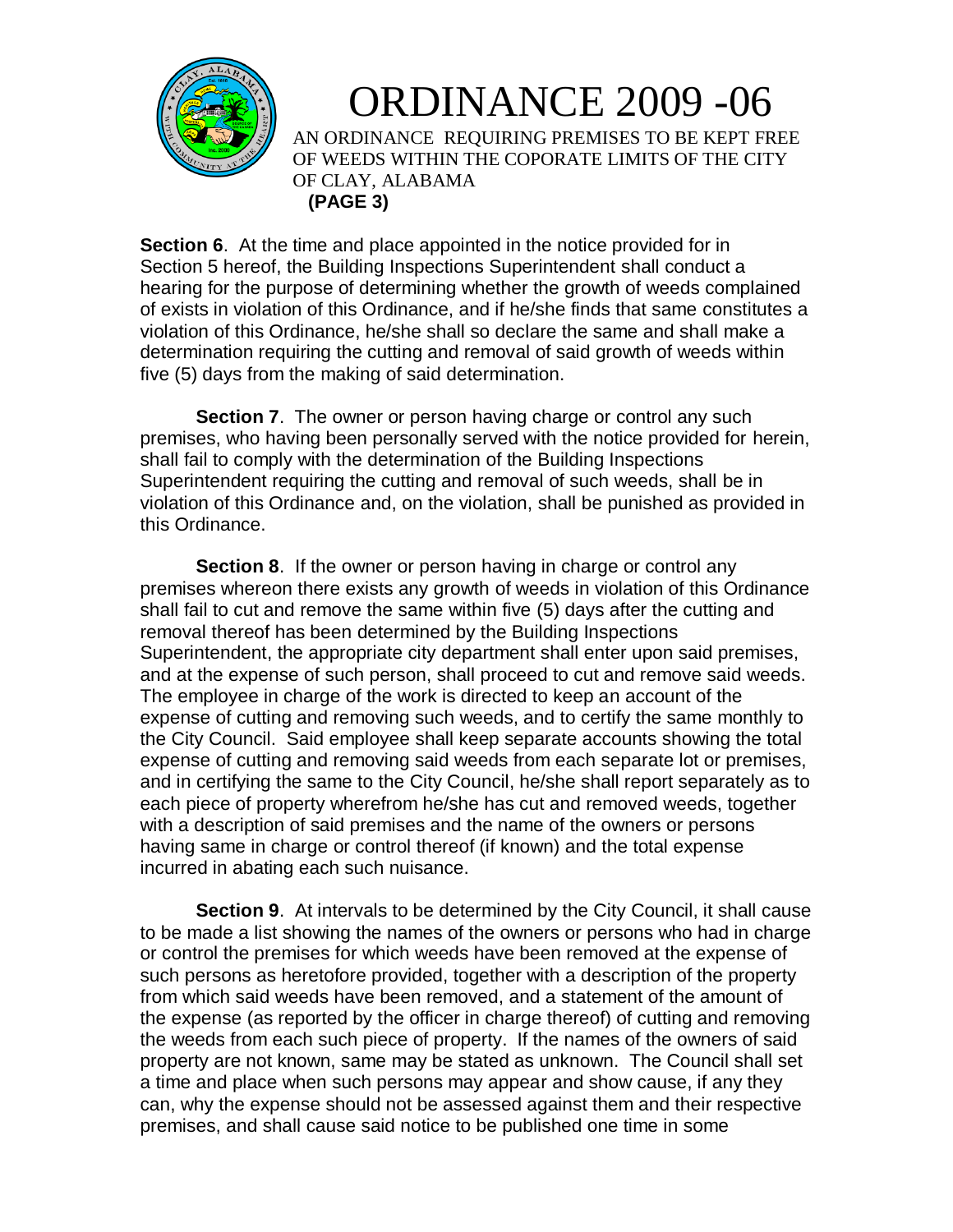

## ORDINANCE 2009 -06 AN ORDINANCE REQUIRING PREMISES TO BE KEPT FREE OF WEEDS WITHIN THE COPORATE LIMITS OF THE CITY OF CLAY, ALABAMA **(PAGE 4)**

newspaper of general circulation in the City, the publication to be made at least ten (10) days in advance of the date fixed for said hearing. At the time and place fixed for said hearing, the City Council shall proceed to hear and determine any objections that may be interposed to such assessments, and unless good cause shall be shown against the right of the City to assess the same, shall proceed to levy an assessment against the persons and their respective premises, from which weeds have been cut and removed, for the expense of cutting and removing such weeds, and the assessment so made shall be final, and the City shall have a charge and claim against such persons and a lien on the property so assessed for the amount of the respective assessments, which lien and charge it shall proceed to enforce and collect as any other debts are collected or liens enforced.

## **Section 10**.

For any violation of any section or provision of this Ordinance, in addition to the cost of such work performed by the City of Clay, and additional assessment shall be added as follows:

| . First Offense: | \$100.00 |
|------------------|----------|
|------------------|----------|

- 2. Second Offense: \$200.00
- 3. Third Offense: \$300.00
- 4. Fourth and subsequent offenses will increase \$100.00 per violation.

Multiple offenses for one lot, place, or premises shall be cumulative within twelve (12) months from the date of the first offense. Repeat citations for the same offense may be issued following ten (10) day intervals. The right to elect to enter a guilty plea and waive trial and pay for the fine and court costs is terminated following the third offense within said 12-month period.

**Section 11.** If any section or provision of this Ordinance shall be held invalid, such holding shall not affect the validity of any other section or provision thereof which is not of itself invalid.

**Section 12**. This Ordinance shall become effective upon its adoption and publication as required by law.